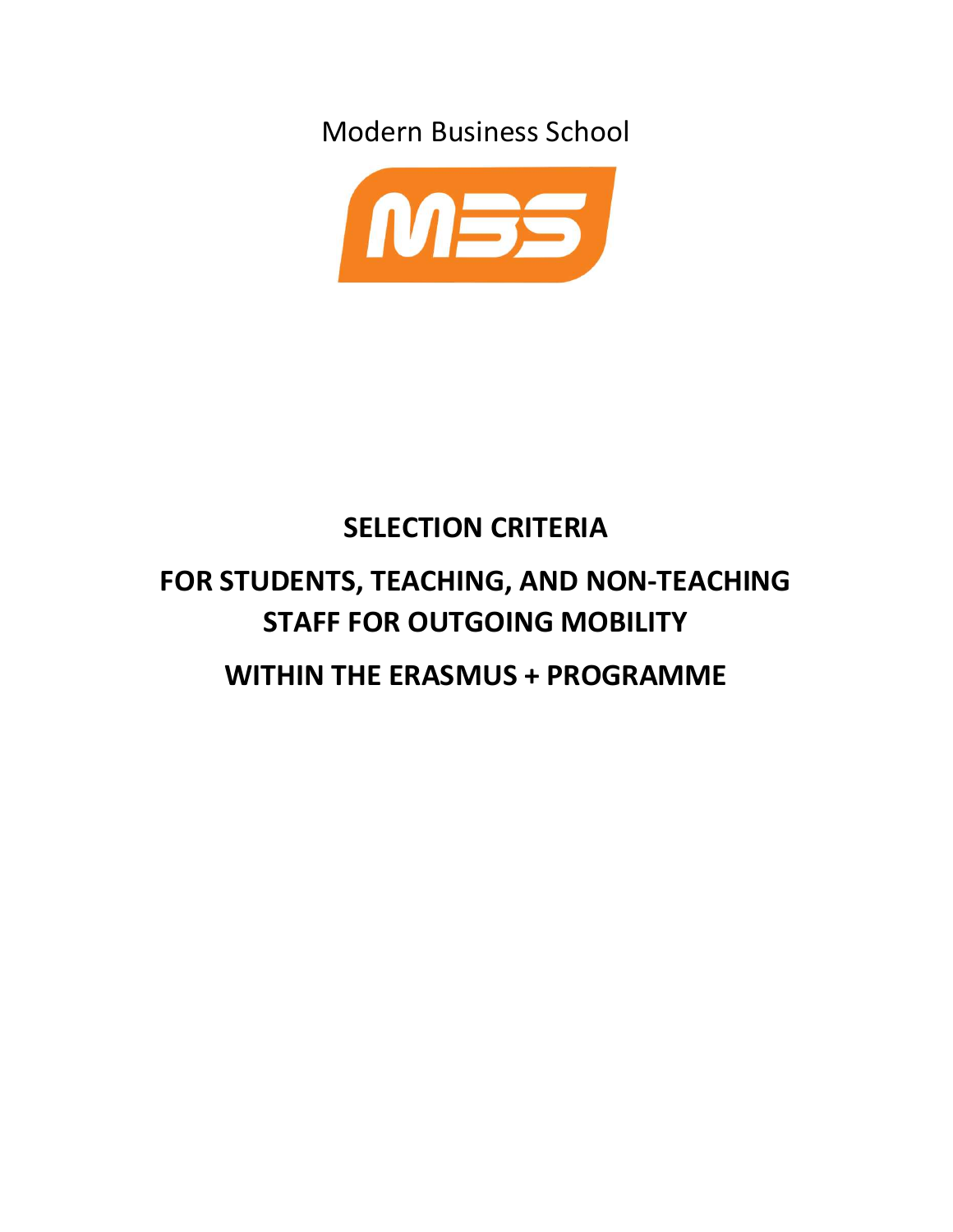### C O N T E N T

| RULES AND CONDITIONS FOR THE SELECTION OF STUDENTS FOR MOBILITY 1           |
|-----------------------------------------------------------------------------|
| RULES AND CONDITIONS FOR THE SELECTION OF TEACHING STAFF FOR MOBILITY 3     |
| RULES AND CONDITIONS FOR THE SELECTION OF NON-TEACHING STAFF FOR MOBILITY 4 |
| THE APPEAL PROCEDURE AGAINST THE DECISION ON NOMINATION/SELECTION OF THE    |
|                                                                             |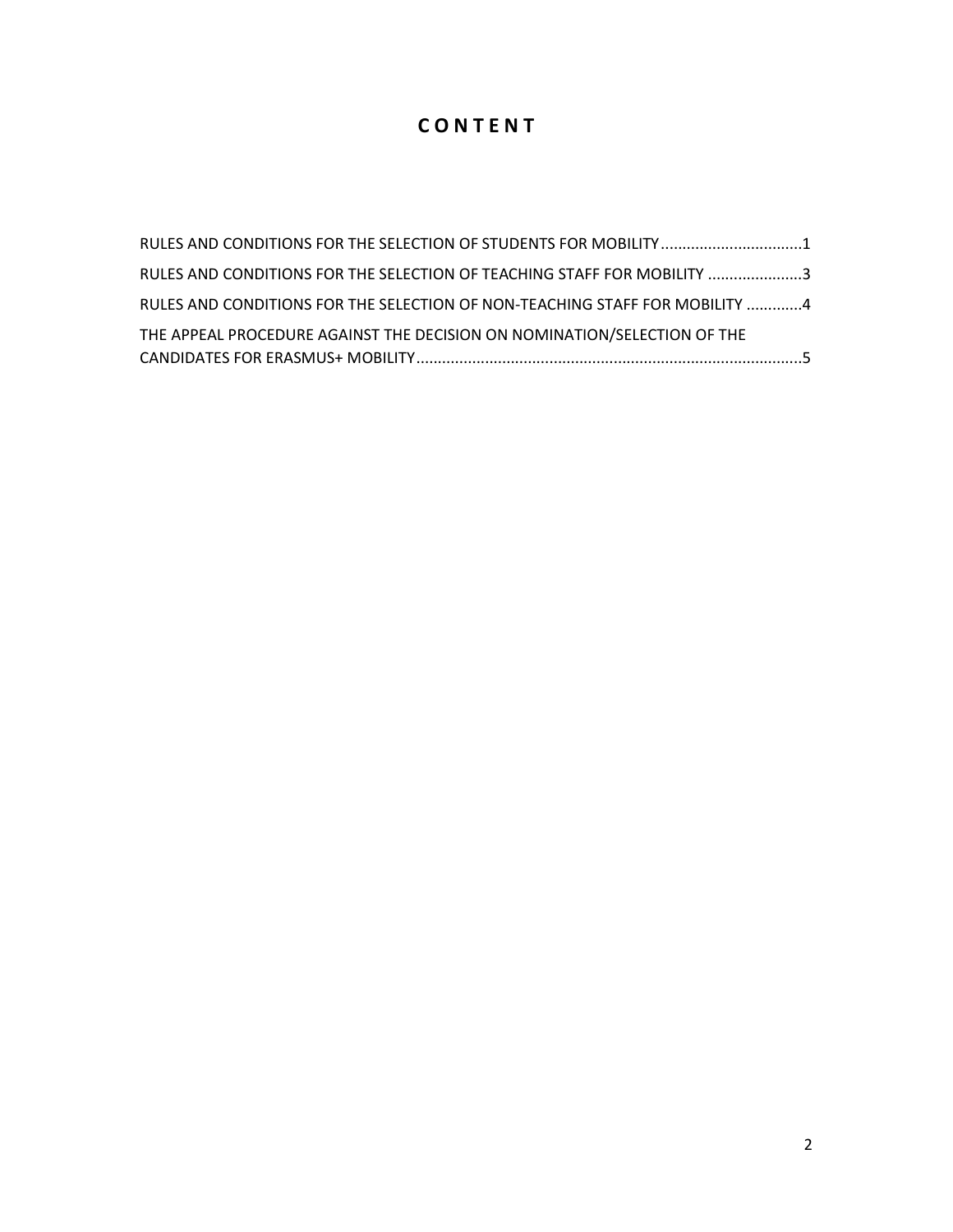The Erasmus Commission for students, teaching, and non-teaching staff mobility at Modern Business School (in further text: Erasmus Commission) has defined general rules and conditions for the selection of students, teaching, and non-teaching staff for mobility within the Erasmus+ program.

#### RULES AND CONDITIONS FOR THE SELECTION OF STUDENTS FOR MOBILITY

The selection of students, who submitted their applications on mobility call, is administered and examined by the Erasmus Commission of Modern Business School, which consists of three professors.

All applications that are received before the deadline are examined and evaluated having in mind the academic achievements of students and their motivation for mobility.

The criteria for the selection of students for outgoing mobility are:

- The academic performance (year of study and average grade);
- **The level of language proficiency regardless of the certificates applicants may have,** Modern Business School invites them to take a written and oral test, in order to evaluate and test their language skills;
- Compatibility of the proposed list of courses that student will attend during the mobility period;
- **Previous activities in mobility programs students that have not previously participated** in mobility have the advantage expressed with a large number of points;
- Other academic achievements (participation in conferences, published papers in scientific academic journals);
- Student's motivation letter student's willingness to acquire new knowledge and skills, awareness of the wider implications of mobility.

The number of points awarded for the above-mentioned criteria is presented in Table 1.

| Year of studies | <b>Number of points</b> |
|-----------------|-------------------------|
| Second          |                         |
| Third           | $\overline{2}$          |
| Fourth          | 3                       |
| Fifth           | 4                       |
| Average grade   | <b>Number of points</b> |
| Below 7         |                         |
| From 7 to 8     | $\overline{2}$          |
| From 8 to 9     | 3                       |
| Above 9         | 4                       |
| Language Level  | <b>Number of points</b> |
| <b>B1</b>       |                         |

Table 1. Selection criteria for student mobility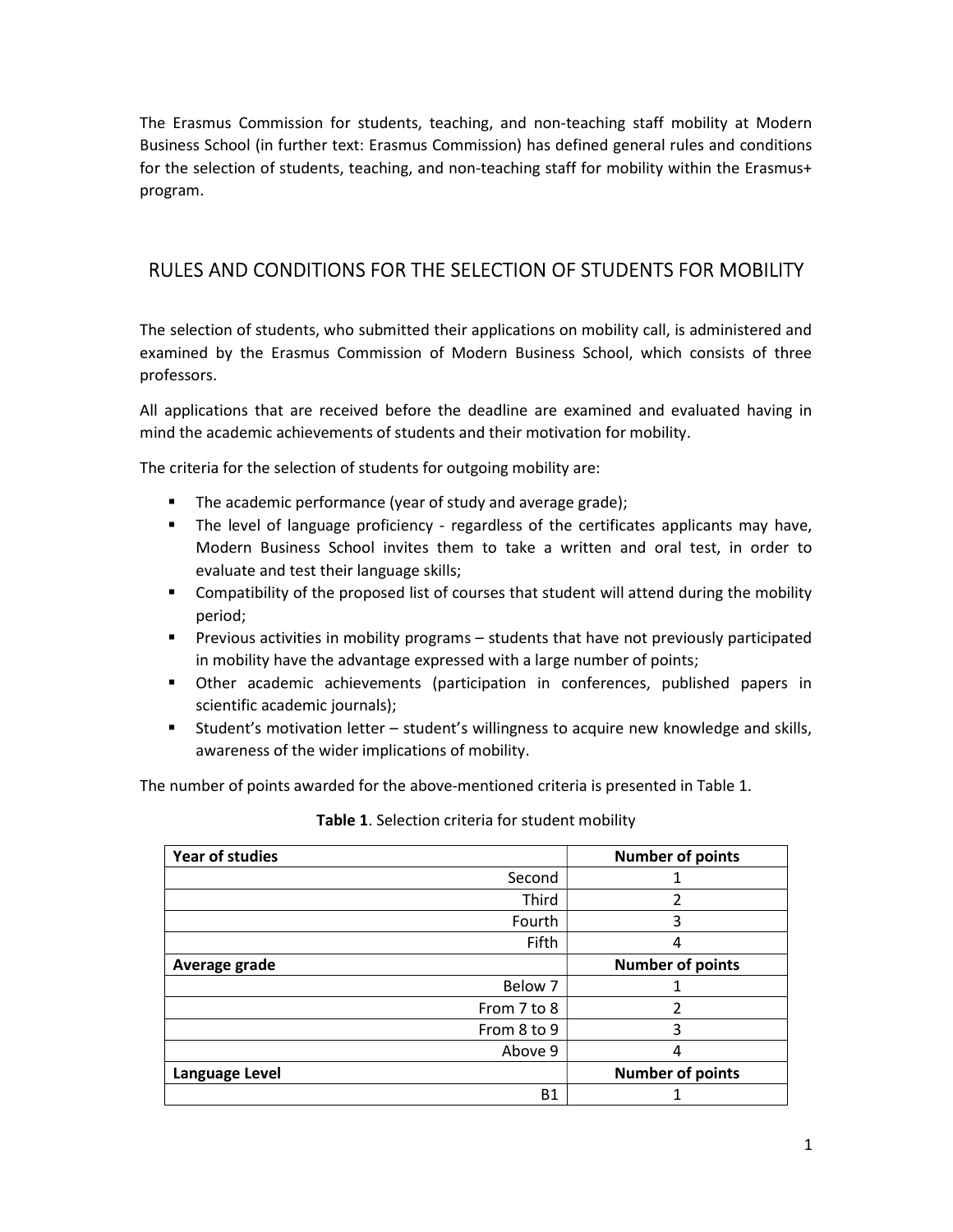| <b>B2</b>                                             | 2                       |
|-------------------------------------------------------|-------------------------|
| C1                                                    | 3                       |
| C <sub>2</sub>                                        | 4                       |
| <b>Compatibility of proposed list of courses</b>      | <b>Number of points</b> |
| Sufficient                                            |                         |
| Good                                                  |                         |
| Excellent                                             | 3                       |
| <b>Participation in mobility</b>                      | <b>Number of points</b> |
| More than four times                                  |                         |
| Third time                                            | 2                       |
| Second time                                           | 3                       |
| First time                                            | 4                       |
| Participation in conferences/published papers         | <b>Number of points</b> |
| No participation in conferences/no published papers   | O                       |
| One conference/published paper                        |                         |
| Two conferences/published papers                      |                         |
| Three or more conferences/published papers            | 3                       |
| <b>Motivation Letter</b>                              | <b>Number of points</b> |
| Willingness to acquire new knowledge and skills       | From 1 to 3             |
| Awareness of the wider implications of mobility       | From 1 to 3             |
| Willingness to promote European values after mobility | From 1 to 3             |
|                                                       |                         |

The maximum number of points is 31.

The student with the largest number of points will be selected for mobility. If several students have the same number of points, they will be called for an interview.

The possible reasons for excluding a candidate's application from further examination and evaluation are:

- **Application received after the defined deadline;**
- **Incomplete documentation;**
- **Insufficient knowledge of the required language and candidate's inability to acquire the** necessary level of knowledge before the mobility period.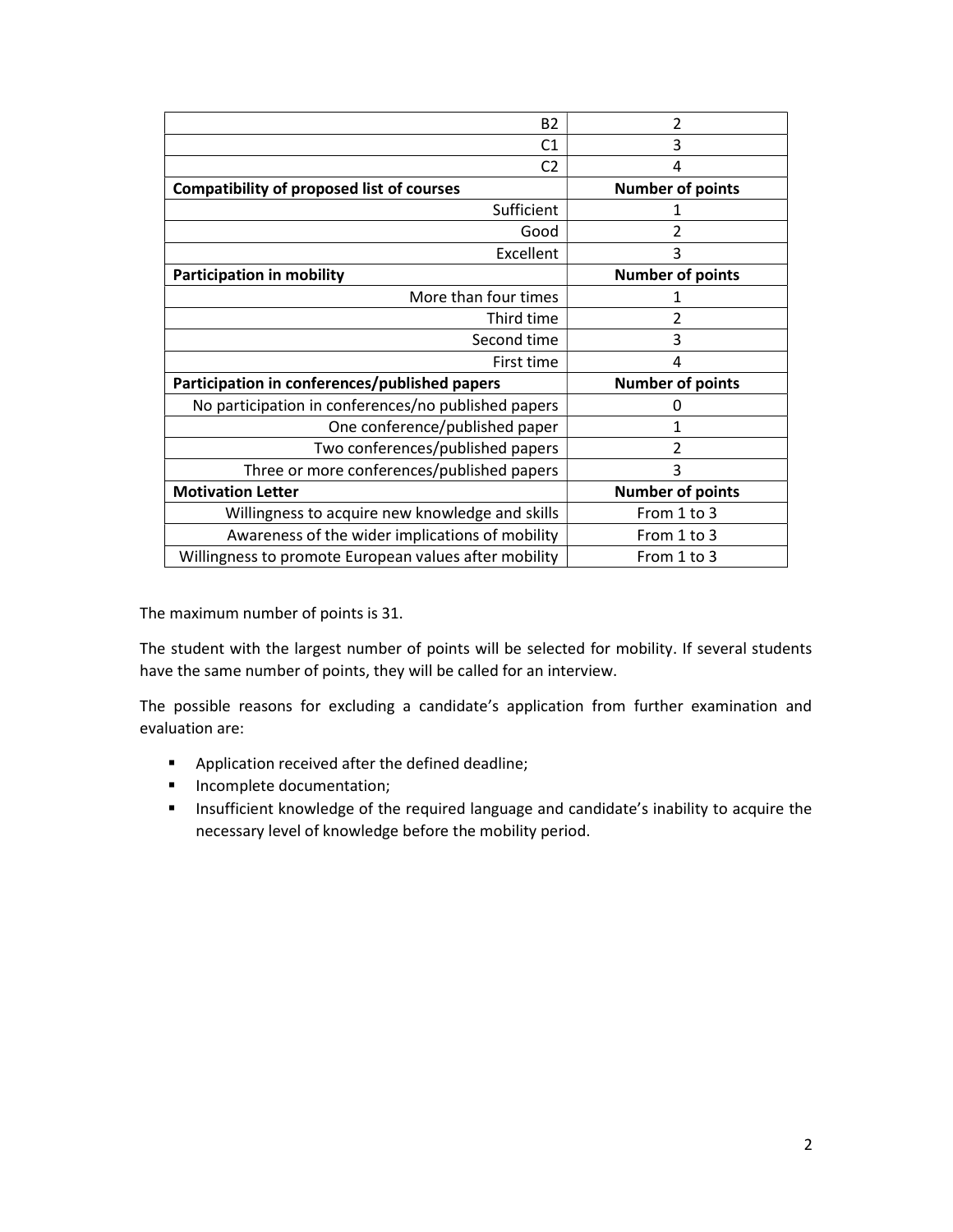### RULES AND CONDITIONS FOR THE SELECTION OF TEACHING STAFF FOR **MOBILITY**

The selection of teaching staff is conducted by the Erasmus Commission of Modern Business School, which consists of three professors.

The Erasmus Commission will evaluate and rank teaching staff for outgoing mobility taking into account the following criteria:

- Level of language proficiency needed for mobility regardless of the certificates that the applicants may have, Modern Business School invites them to take a written and oral test, in order to evaluate and test their language skills;
- Previous activities in mobility teaching staff members that have not previously participated in mobility have advantage expressed with a large number of points;
- Criteria regarding application such as: the quality of teaching plan, the aim of mobility, proposed ways of dissemination of acquired knowledge, expected results of mobility, added value of mobility for home institution.

Criteria for the selection of teaching staff for outgoing mobility are presented in Table 2.

| Language Level                                       | <b>Number of points</b> |
|------------------------------------------------------|-------------------------|
| C <sub>2</sub>                                       | 4                       |
| C1                                                   | 3                       |
| <b>B2</b>                                            | 2                       |
| <b>Participation in mobility</b>                     | <b>Number of points</b> |
| First time                                           | 4                       |
| Second time                                          | 3                       |
| Third time                                           | 2                       |
| More than four times                                 | 1                       |
| Criteria regarding application for mobility          | <b>Number of points</b> |
| Quality of teaching plan                             | From 1 to 5             |
| Aims of mobility                                     | From 1 to 5             |
| Proposed ways of dissemination of acquired knowledge | From 1 to 5             |
| Expected results of mobility                         | From 1 to 5             |
| The added value of mobility for the home institution | From 1 to 5             |

Table 2. Selection criteria for teaching staff

The maximum number of points is 33.

The candidate with the largest number of points will be selected for mobility. If several candidates have an equal number of points, the advantage will be given to the candidate who has an invitation letter from the relevant department of the receiving institution, higher academic rank, and longer work experience at Modern Business School.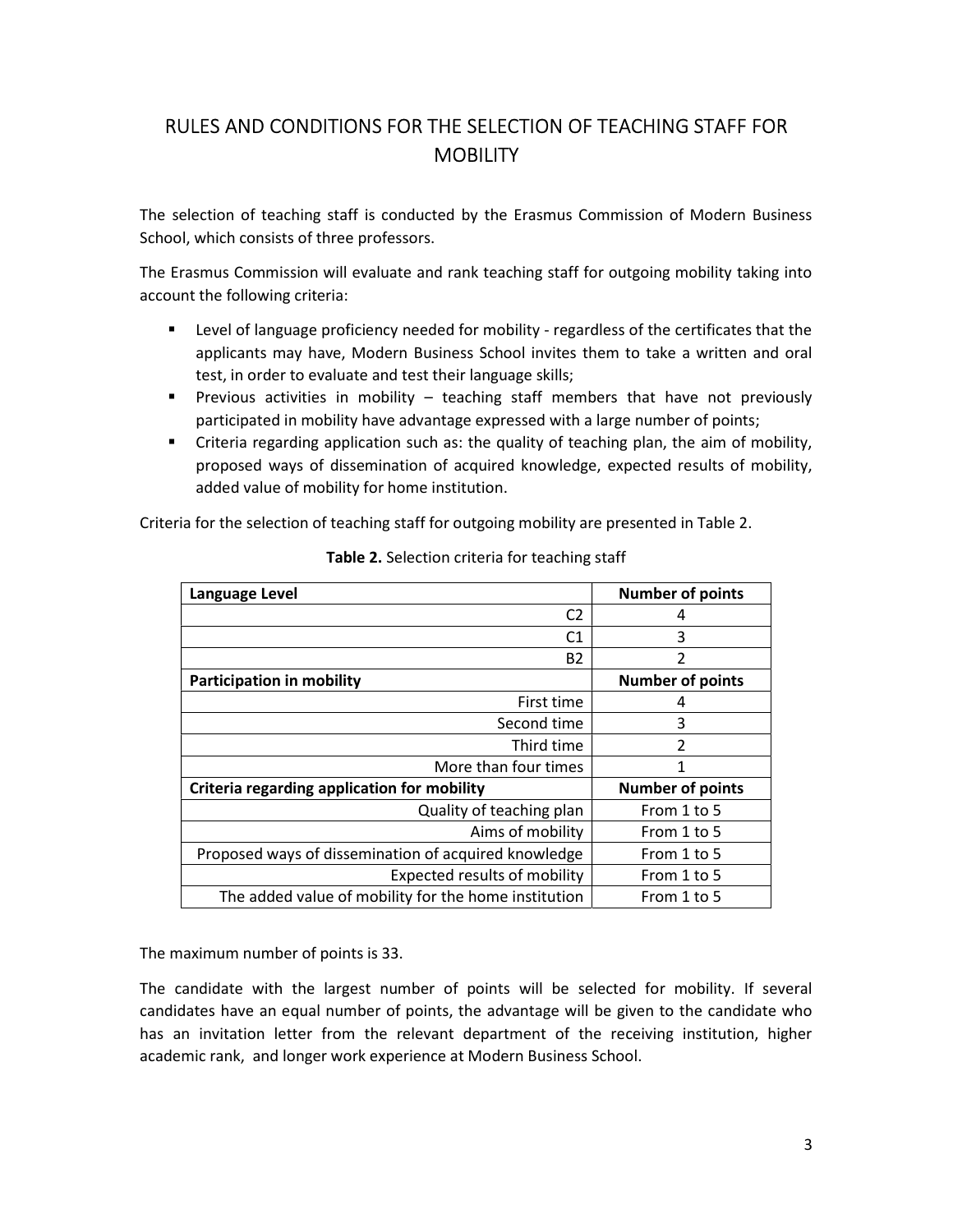The possible reasons for excluding a candidate's application from further examination and evaluation are:

- **Application received after the defined deadline;**
- **Incomplete documentation;**
- **Insufficient knowledge of the required language and the candidate's inability to acquire** the necessary level of knowledge before the mobility period.

#### RULES AND CONDITIONS FOR THE SELECTION OF NON-TEACHING STAFF FOR MOBILITY

The selection of non-teaching staff is conducted by the Erasmus Commission of Modern Business School which consists of three professors.

The Erasmus Commission will evaluate and rank non-teaching staff taking into account the following criteria:

- Level of language proficiency needed for mobility regardless of the certificates that the applicants may have, Modern Business School invites them to take a written and oral test, in order to evaluate and test their language skills;
- **Previous activities in mobility teaching staff members that have not previously** participated in mobility have advantage expressed with a large number of points;
- Criteria regarding application such as: the quality of a working plan, the aims of mobility, proposed ways of dissemination of acquired knowledge, expected results of mobility, added value of mobility for home institution.

Criteria for the selection of non-teaching staff for mobility are presented in Table 3.

| <b>Number of points</b> |
|-------------------------|
| 4                       |
| 3                       |
| $\overline{2}$          |
| <b>Number of points</b> |
| 4                       |
| 3                       |
| $\overline{2}$          |
| 1                       |
| <b>Number of points</b> |
| From 1 to 5             |
| From 1 to 5             |
| From 1 to 5             |
| From 1 to 5             |
| From 1 to 5             |
|                         |

Table 3. Selection criteria for non-teaching staff